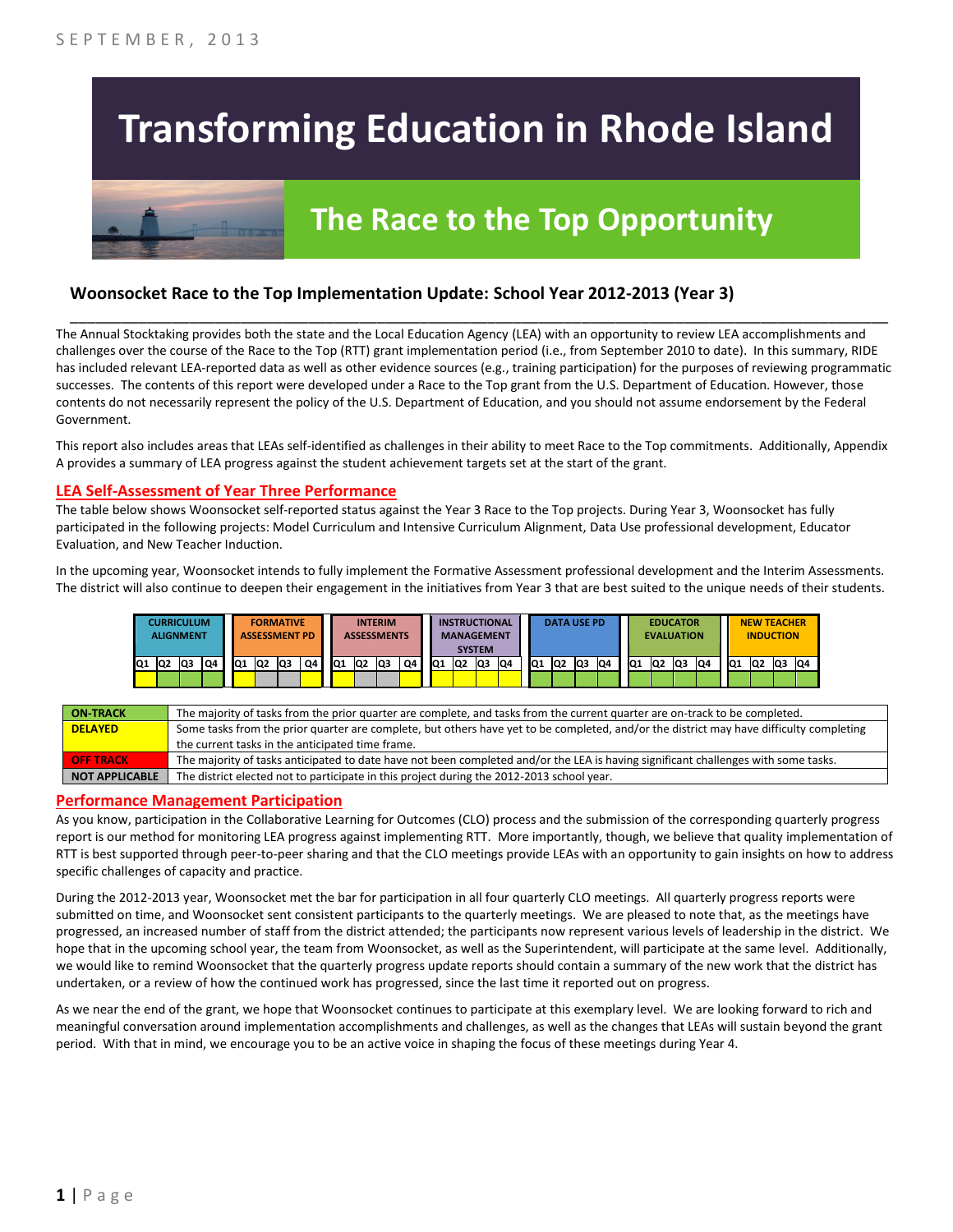#### **System of Support 1: Standards and Curriculum**

Based on the quarterly progress reports submitted by Woonsocket, as well as participation in additional applicable activities through the end of the 2012-2013 school year, we have assessed the district as 'on track (green),' 'delayed (yellow),' 'off track/at risk (red)', or 'not applicable (grey) on each of the Year 3 System of Support 1 scope of work tasks for Race to the Top. This assessment is reflected in the table below. Please note that further description of these statuses can be found on page one of this report.

RIDE would like to congratulate Woonsocket on their progress in this area. As noted in their quarterly progress update reports, the newly appointed Director of Curriculum established a plan for developing curriculum aligned to the Common Core State Standards (CCSS), which was then shared with all administrators. We also applaud the district on their intent to make the curriculum alignment plan part of the district's strategic plan, which was being developed with the assistance of the Education Alliance at Brown.

In its progress reports, Woonsocket noted that the district encouraged teachers to form study groups in order to continue the work of deepening educator understanding of the Common Core State Standards. A committee of content-specific professional development teacher leaders was established for grades 6-12 to build capacity for providing professional development. Members of this team attended RIDE supplemental trainings in content areas such as academic vocabulary, text-dependent questions, and text complexity. In the upcoming school year, these teacher leaders will in turn facilitate training on these key instructional shifts for other Woonsocket educators.

Woonsocket has made significant progress against implementing a guaranteed and viable curriculum aligned to the new Common Core State Standards. During the 2012-2013 school year, Woonsocket identified a committee of teachers to create interim assessments aligned to the CCSS for the mathematics curriculum. The committee also made adjustments to the curriculum developed during the 2011-2012 school year with the assistance of the Charles A. Dana Center. Additionally, in partnership with the Learning Community, Woonsocket identified a group of teachers who would be responsible for creating an English Language Arts curriculum aligned to the CCSS for grades K-12. Finally, a committee of teachers also worked on revising the k-5 report card to align with the CCSS. In the upcoming school year, RIDE anticipates that Woonsocket will continue to partner with RIDE and the Charles A. Dana Center to develop a K-12 science curriculum aligned to the Next Generation Science Standards.

We commend Woonsocket on their work in this area, and are happy to hear that Woonsocket has found access to expertise in other district's valuable. We look forward to hearing about additional opportunities that Woonsocket has created for further collaboration within their district and across their neighboring districts.

|                                                                                                                                                                                                                                                           |    | Year 3:SY12-13 |                |                                         |  |  |  |
|-----------------------------------------------------------------------------------------------------------------------------------------------------------------------------------------------------------------------------------------------------------|----|----------------|----------------|-----------------------------------------|--|--|--|
| Intensive Curriculum Alignment and Model Curriculum Development                                                                                                                                                                                           | Q1 | Q <sub>2</sub> | Q <sub>3</sub> | Q <sub>4</sub>                          |  |  |  |
| Develop and communicate a multi-year Transition Plan for the Common Core State Standards implementation, including clear<br>expectations for school level transition benchmarks and a plan for developing a curriculum aligned to the CCSS in grades K-12 |    | need           | needed         | Modify as Modify as Modify as<br>needed |  |  |  |
| ldentify opportunities for educators to work collaboratively to deepen understanding of CCSS (e.g. Common Planning Time, grade<br>level team, department meetings, faculty meetings)                                                                      |    | needed         | needed         | Modify as Modify as Modify as<br>needed |  |  |  |
| Create implementation plan, including the identification of aligned resources, to support roll out of new curricula                                                                                                                                       |    | needed         | needed         | Modify as Modify as Modify as<br>needed |  |  |  |
| Develop curriculum aligned to the Common Core State Standards, including participation in Dana Center curriculum writing and<br>leadership sessions (if applicable)                                                                                       |    | л              |                |                                         |  |  |  |

*\*Please note: the 'x' in the above table represents the anticipated completion timeline set by RIDE, not when the district completed the task. Additionally, for further clarification on the criteria used to select each status, consult the description on page one of this report.*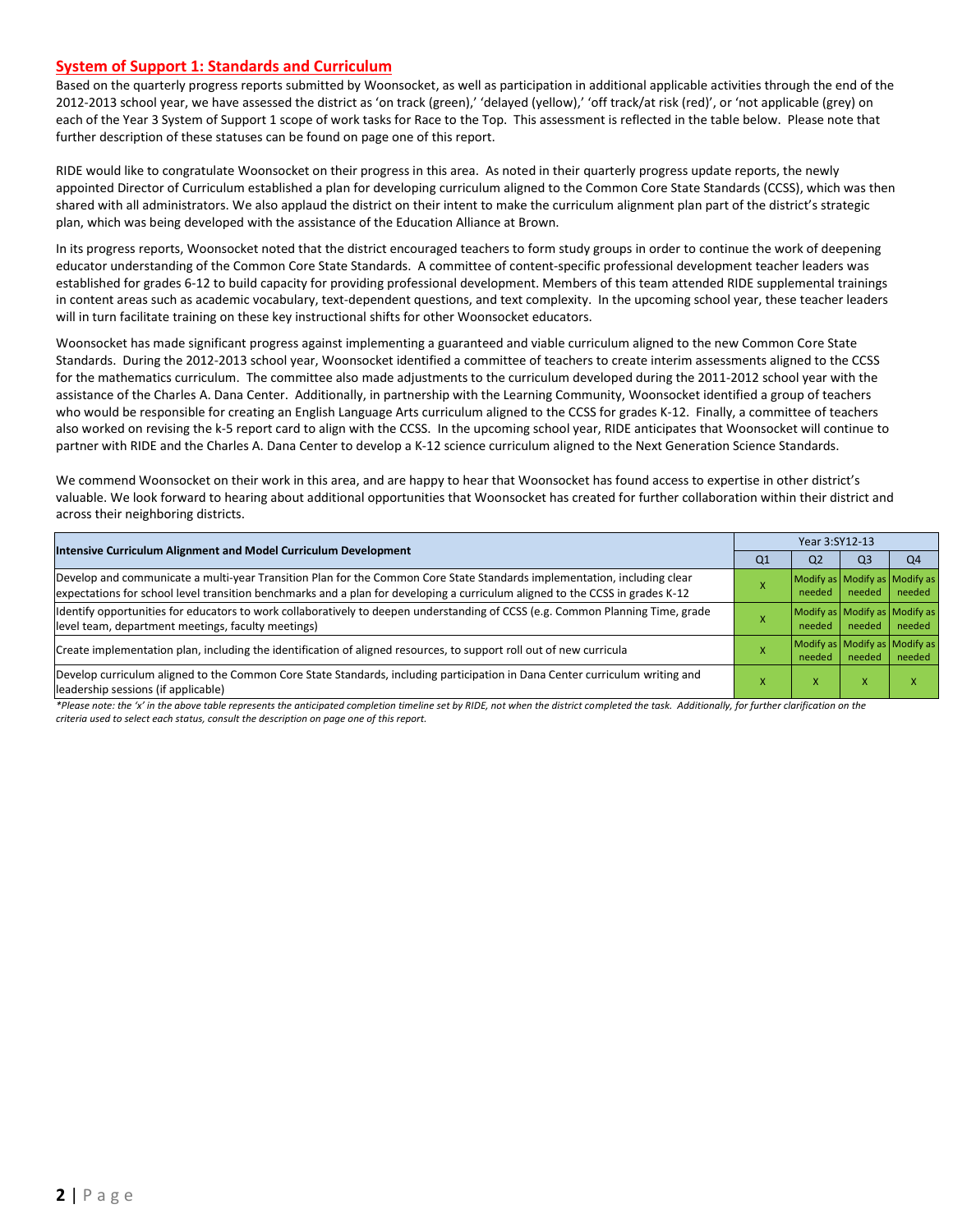#### **System of Support 2: Instructional Improvement Systems**

During the 2012-2013 school year, Woonsocket chose to implement two of the four Race to the Top projects in System of Support 2 (Interim Assessments, and the Instructional Management System). Based on the quarterly progress reports submitted by Woonsocket, as well as participation in additional applicable activities through the end of the 2012-2013 school year, we have assessed the district on each of the Year 3 scope of work tasks for those applicable projects.

During the 2012-2013 school year, Woonsocket did not implement the Formative Assessment online professional development modules. In their quarterly progress update report Woonsocket indicated that they were in the process of creating a multi-year plan for the implementation of these modules, and that the plan included identifying facilitators to support the implementation of formative assessment practices in the classroom. As noted in their report, Woonsocket intends to create more formal opportunities for teachers to meet in communities of practice through their new collective bargaining agreement.

Woonsocket chose to delay the implementation of the Interim Assessment tools during the 2012-2013 school year. Following the appointment of the Director of Curriculum, the district developed a tentative timeline for training educators, as well as protocols and expectations for the use of interim assessments. In the upcoming school year, RIDE anticipates that Woonsocket will send educators to trainings on the use of the tools.

In addition to configuring the Instructional Management System (IMS) to provide educator access to both Interim Assessments and the Formative Assessment PD modules, Woonsocket's Director of Grants and the Director of Curriculum both attended the RIDE session on the use of the IMS for Curriculum. All content areas have curriculum shells in the IMS.

During the 2012-2013 school year, four schools from Woonsocket participated in the Data Use professional development series. In the QPU reports, the district expressed that the teams found this training to be a helpful supplement to the construction of the district's strategic plan.

In the upcoming CLO sessions, we look forward to hearing about the Woonsocket's plans for implementing the formative assessment professional development series and the interim assessments, or broadening engagement in initiatives implemented during the 2012-2013 school year (e.g., Data Use professional development). Additionally, looking ahead towards the PARCC assessment, we hope to hear more from districts about how these initiatives are supporting their transition to the common core.

| Interim Assessments (accessed via the Instructional Management System)                                                                                                                  |             | Year 3:SY12-13  |                               |    |  |  |  |
|-----------------------------------------------------------------------------------------------------------------------------------------------------------------------------------------|-------------|-----------------|-------------------------------|----|--|--|--|
|                                                                                                                                                                                         | Q1          | Q <sub>2</sub>  | Q3                            | Q4 |  |  |  |
| Develop protocols or expectations regarding the use of interim assessment to inform instruction including timelines for<br>administration and process for scoring and reporting results |             |                 |                               |    |  |  |  |
| Send LEA-determined facilitators to RIDE provided training on both the Fixed-Form assessment tool and the test-building tool                                                            | Fixed Form  | Test<br>Builder |                               |    |  |  |  |
| Train of educators in the LEA on the administration and use of interim assessments utilizing RIDE-trained facilitators                                                                  |             | X               |                               |    |  |  |  |
| Administration of Interim Assessments in selected grades and content area(s)                                                                                                            | $1st$ Fixed | $2^{nd}$ Fixed  | $3^{\text{rd}}$ Fixed         |    |  |  |  |
|                                                                                                                                                                                         |             |                 | Form Test Form Test Form Test |    |  |  |  |

| <b>Instructional Management System (IMS)</b>                                                                                                                                                              |                                         | Year 3:SY12-13 |                |                |  |  |  |
|-----------------------------------------------------------------------------------------------------------------------------------------------------------------------------------------------------------|-----------------------------------------|----------------|----------------|----------------|--|--|--|
|                                                                                                                                                                                                           | Q <sub>1</sub>                          | Q <sub>2</sub> | Q <sub>3</sub> | Q <sub>4</sub> |  |  |  |
| Designate an LEA data steward to support decision making around data collections and systems implementation and to provide input<br>and feedback on data initiatives through designated representatives   | As needed As needed As needed As needed |                |                |                |  |  |  |
| Maintain data quality standards of local student information systems and upload local assessment data and program information as<br>required by RIDE in a timely manner                                   |                                         | $\lambda$      |                |                |  |  |  |
| Following RIDE training, LEA Administrative Users and LEA Trainers configure the IMS for educator use and to provide end users with<br>access and training needed to utilize the IMS for daily activities |                                         | л              |                |                |  |  |  |
| Deepen the understanding and use of the IMS among all educators                                                                                                                                           |                                         | X              | $\Lambda$      |                |  |  |  |

| 'Data Use' Professional Development                                                                                                           |        | Year 3:SY12-13 |                |                |  |  |  |
|-----------------------------------------------------------------------------------------------------------------------------------------------|--------|----------------|----------------|----------------|--|--|--|
|                                                                                                                                               |        | Q <sub>2</sub> | Q <sub>3</sub> | O <sub>4</sub> |  |  |  |
| In coordination with RIDE, select 'Data Use' training dates for each cohort of schools, as applicable                                         |        |                |                | Year 2         |  |  |  |
| ldentify and provide RIDE with the leadership team members from each school who will participate in Year 2 training cohorts, as<br>applicable |        |                |                | Year 2         |  |  |  |
| [Following 'Data Use' professional development, identify district and school practices to sustain and deepen data use and<br>collaboration    | Year 1 | Year 1         | Year           | Year 1         |  |  |  |

\* Please note that, for this project, 'year 1' refers to cohort 1 taking place during the 2012-2013 school year, and 'Year 2' refers to cohort 2 taking place during the 2013-2014 school year.

| [Formative Assessment Professional Development Modules (accessed via the Instructional Management System)        |         | Year 3:SY12-13 |                 |                |  |  |
|------------------------------------------------------------------------------------------------------------------|---------|----------------|-----------------|----------------|--|--|
|                                                                                                                  |         |                | Q <sub>3</sub>  | Q <sub>4</sub> |  |  |
| ldentify facilitators who will support the implementation of formative assessment practices in daily instruction |         |                |                 | SY13-14        |  |  |
| Coordinate participation of educators in training modules and communities of practice                            | SY12-13 | SY12-13        | SY12-13 SY13-14 |                |  |  |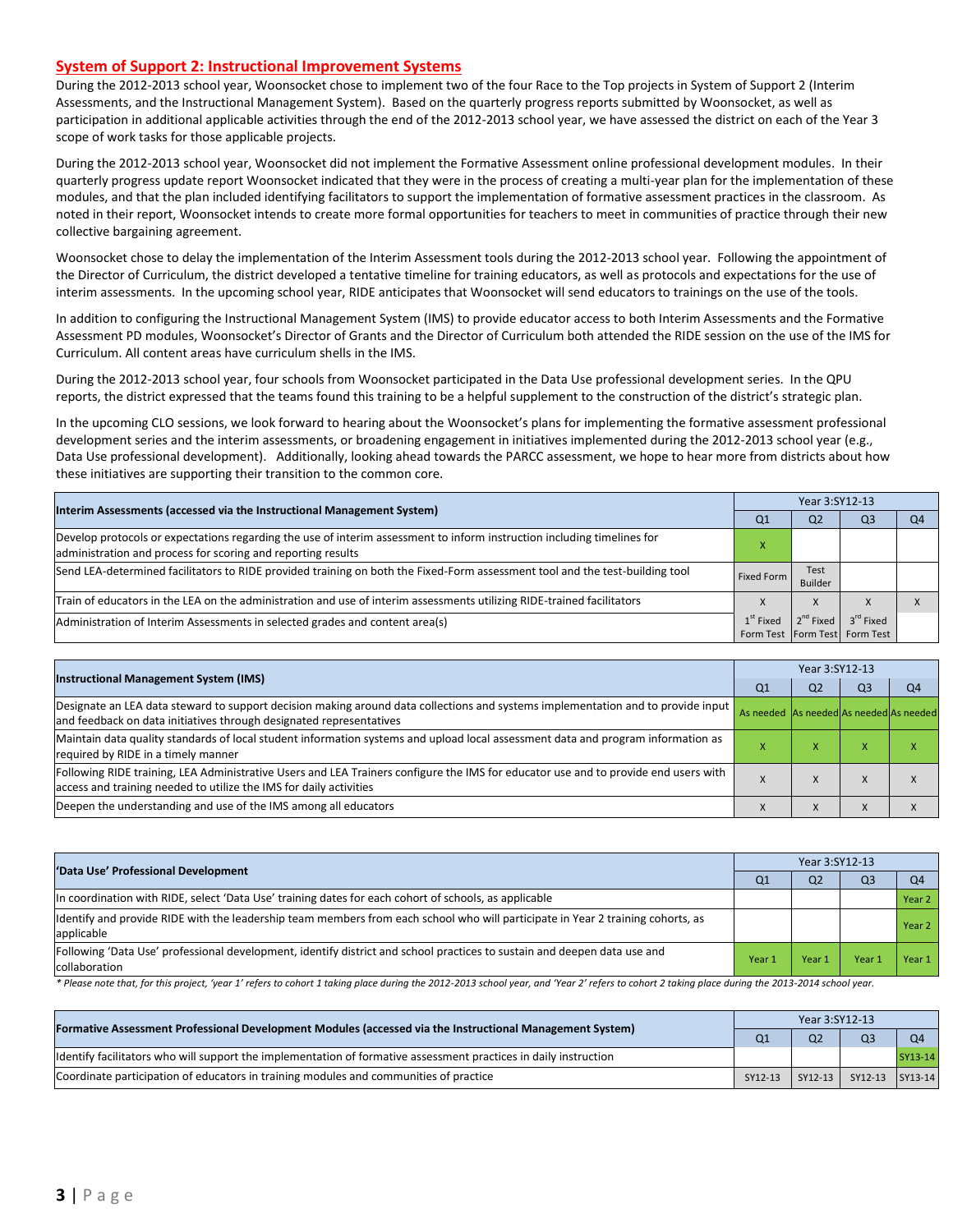#### **System of Support 3: Educator Effectiveness**

During the 2012-2013 school year, Woonsocket fully implemented all components of System of Support 3 - the Innovation model for teacher evaluations, and the Rhode Island model for building administrator evaluations; and final effectiveness ratings for all teachers and building administrators have been submitted to RIDE using the Educator Performance and Support System. Based on the quarterly progress reports submitted by Woonsocket, as well as participation in additional applicable activities through the end of the 2012-2013 school year, we have assessed the district on each of the Year 3 scope of work tasks for Educator Evaluation.

To support the evaluation process, Woonsocket utilized their funding to create the position of District Educator Evaluation Administrator. The Director will provide ongoing support to principals and peer evaluators. Additionally, the district created the position of Teaching Partner. The Teaching Partners will work in classrooms as co-teachers so that permanent teachers can attend professional development. As noted in their report, Woonsocket believes this will reduce the inconsistency that substitute teachers can sometimes bring to classrooms.

In their quarterly progress update reports, Woonsocket noted that they entered into contract negotiations this year, and that language will be put in place to support the implementation of the evaluation system. The District Evaluation Committee (DEC) is meeting monthly in support of this goal, and the broader evaluation process.

During the 2012-2013 school year, all applicable Woonsocket administrators attended teacher and building administrator evaluator trainings. RIDE is also pleased to note that teachers and evaluators within the district participated in supplemental activities, such as Student Learning Objective workshops and the FFTPS calibration videos. Additionally, training was provided on the Educator Performance and Support System (EPSS). We hope that participants found these supports helpful in increasing comfort with the evaluation process.

In the Collaborative Learning for Outcomes meeting, Woonsocket noted that they were able to utilize the EPSS to facilitate the evaluation process. Looking ahead, RIDE would like to remind the district of their responsibility to ensure that all personnel responsible for evaluating both teachers and building administrators participate in applicable training activities.

As we enter into the final year of the Race to the Top grant, RIDE encourages Woonsocket to continue to engage their CLO peers in thinking about continuous support for evaluation implementation, as well as how evaluation data is being used to identify professional development needs.

| <b>Educator Evaluation</b>                                                                                                                                                                           |                | Year 3:SY12-13                                      |                                  |                                  |  |
|------------------------------------------------------------------------------------------------------------------------------------------------------------------------------------------------------|----------------|-----------------------------------------------------|----------------------------------|----------------------------------|--|
|                                                                                                                                                                                                      | Q <sub>1</sub> | Q <sub>2</sub>                                      | Q <sub>3</sub>                   | Q <sub>4</sub>                   |  |
| Participate in educator evaluation model design, development and refinement feedback opportunities                                                                                                   | x              | x                                                   | $\mathsf{x}$                     | X                                |  |
| Identify District Evaluation Committee members, responsible for monitoring the implementation of the system and providing<br>recommendations to LEA leadership teams                                 |                |                                                     |                                  | x                                |  |
| ldentify individuals who will serve as primary and, if applicable, secondary/complementary evaluators                                                                                                |                |                                                     |                                  | $\mathsf{x}$                     |  |
| Send all required evaluators to RIDE-provided evaluator training on model; Send evaluators and system administrators to training on<br>the Educator Performance Support System (EPSS) data system    |                |                                                     | Mid-year<br>half-day<br>training | Mid-year<br>half-day<br>training |  |
| Examine LEA Policies and Contracts for Challenges; where applicable, consider memorandums of understanding or contract renewal<br>language which will support district implementation of evaluations |                | X                                                   | X                                | x                                |  |
| Create a plan for the appropriate use of funds to support implementation of educator evaluation system                                                                                               |                |                                                     |                                  | X                                |  |
| Complete required components of RI Model for educator and building administrator evaluations                                                                                                         |                | SLOs and Midyear<br>Conference Conference Summative | Midyear                          | <b>EOY Report</b><br>ጼ<br>rating |  |
| Submit evaluation data and documentation (e.g. component and summative level ratings, verified rosters); provide other requested<br>information to support RIDE research and system improvement      | $\mathsf{x}$   | X                                                   | $\mathsf{x}$                     | x                                |  |
| Use Evaluation Data to identify individual and school/district-wide professional development needs and act on those needs                                                                            |                |                                                     | X                                | X                                |  |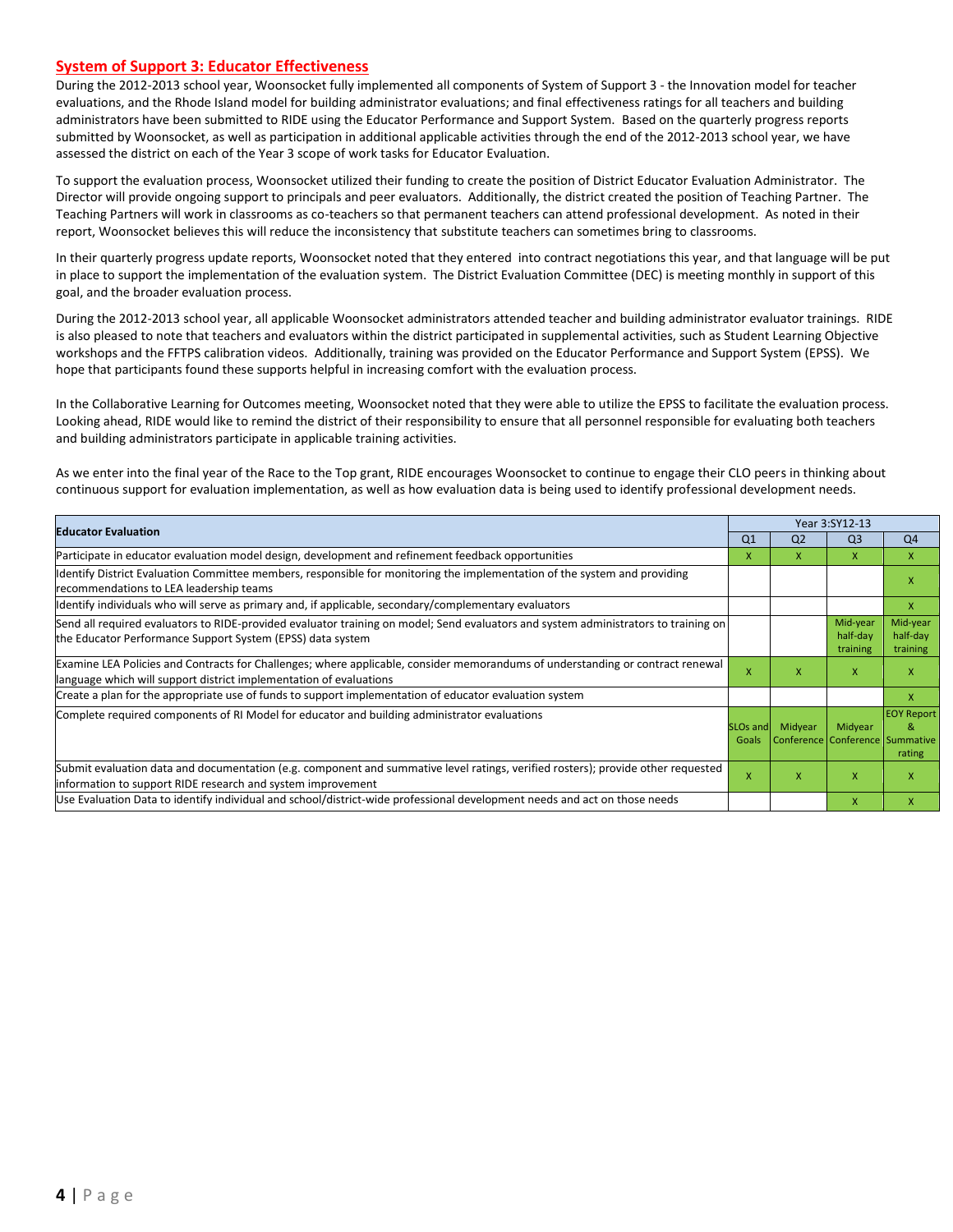#### **System of Support 4: Human Capital Development**

During the 2012-2013 school year, Woonsocket participated fully in the Beginning Teacher Induction program. Based on the quarterly progress reports submitted by Woonsocket, as well as participation in additional applicable activities through the end of the 2012-2013 school year, we have assessed the district on each of the Year 3 scope of work tasks for Beginning Teacher Induction. Additionally, Woonsocket has continued their utilization of SchoolSpring for recruitment of staff on an as needed basis.

All applicable beginning teachers in Woonsocket received induction coaching services. Additionally, four Woonsocket educators served as Induction Coaches. In its quarterly progress reports, Woonsocket did not note any challenges around this work.

In the upcoming CLO sessions, RIDE looks forward to engaging in a deeper conversation around the revisions that Woonsocket and other LEAs have made to their hiring policies, timelines, and processes in order to support broader human capital initiatives including recruitment of highly qualified and diverse candidates and providing data-driven induction support to beginning teachers.

| <b>Beginning Teacher Induction</b>                                                                                                                                                       |   | Year 3:SY12-13 |                |    |  |  |  |
|------------------------------------------------------------------------------------------------------------------------------------------------------------------------------------------|---|----------------|----------------|----|--|--|--|
|                                                                                                                                                                                          |   | Q <sub>2</sub> | Q <sub>3</sub> | Q4 |  |  |  |
| If applicable, recommend potential Induction Coaches to RIDE                                                                                                                             |   |                |                |    |  |  |  |
| Review and revise hiring policies, timelines and processes in order to support appropriate and timely projections for anticipated hires<br>requiring induction coach services            |   |                |                |    |  |  |  |
| Provide RIDE with list of beginning teachers who will receive Induction Coach support in a timely manner in order to ensure that all<br>beginning teachers have coaching                 | ж |                |                |    |  |  |  |
| Participate in RIDE-provided information opportunities in order to learn about induction coach program                                                                                   |   |                |                |    |  |  |  |
| Provide feedback to RIDE on the development and integration of existing mentorship programs into a sustainable, instructionally-<br>focused state or district-wide Induction Coach model |   |                |                |    |  |  |  |

The contents of this report were developed under a Race to the Top grant from the U.S. Department of Education. However, those contents do not necessarily represent the policy of the U.S. Department of Education, and you should not assume endorsement by the Federal Government.